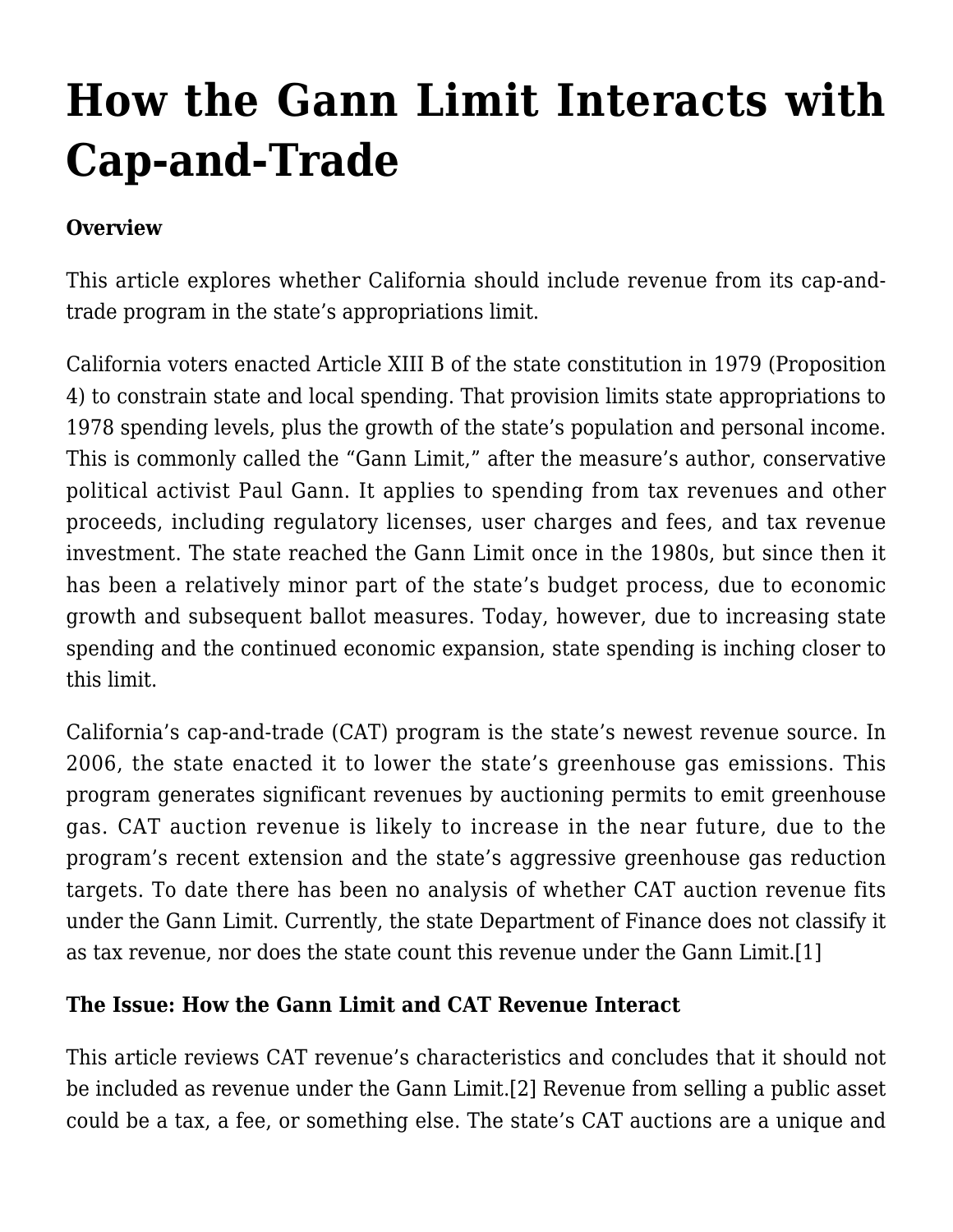not easily-classifiable transaction: the state trades an allowance to pollute (which has a market value) for revenue. As discussed below, CAT revenue is best excluded from the Gann Limit because it is unrelated to the electorate's intent of lower taxes and reduced spending, and because including it would achieve the dubious public policy goal of discouraging creative legislative solutions like a market-based solution to combat climate change.

### **Analysis**

# 1. **Cap-and-Trade**

<span id="page-1-1"></span><span id="page-1-0"></span>In 2006, California's Global Warming Solutions Act established the state's CAT program.[\[3\]](#page-7-2) Under this program, the California Air Resources Board establishes a statewide greenhouse gas emission cap and issues a set number of permits to allow greenhouse gas emissions. Companies may purchase these permits at state-run auctions[.\[4\]](#page-7-3) The program allows market forces to set the price of a pollution permit based on the supply of permits and companies' need to pollute. Compared with a carbon tax or alternative regulations, CAT is a low-cost regulatory framework to address greenhouse gas pollution.[\[5\]](#page-7-4) Economic theory posits that the market for permits encourages companies to reduce pollution[.\[6\]](#page-7-5)

<span id="page-1-5"></span><span id="page-1-4"></span><span id="page-1-3"></span><span id="page-1-2"></span>The state's permit auctions collect significant revenue, and it is rising. In last year's budget, the state appropriated \$1.4 billion in auction revenue.[\[7\]](#page-7-6) The 2017–18 budget appropriates \$2.6 billion in auction revenue. From 2015 to 2017, the state generated \$5 billion from these auctions[.\[8\]](#page-8-0) The legislature directs this spending to various climate change abatement projects, including programs for transportation, housing, and low-income Californians.[\[9\]](#page-8-1)

<span id="page-1-9"></span><span id="page-1-8"></span><span id="page-1-7"></span><span id="page-1-6"></span>Recent state policy changes are likely to significantly increase CAT auction revenue. In 2016, the state enacted a new and aggressively low greenhouse gas emissions target: By 2030, California aims to reduce greenhouse gas emissions to 40 percent lower than 1990 levels.[\[10\]](#page-8-2) The state will issue fewer greenhouse gas pollution permits to meet this target. Next, the state extended its CAT program through 2030.[\[11\]](#page-8-3) Together, these new policies will lower the supply of permits but increase the demand for them. Pollution allowance prices will rise, increasing state revenue. At slightly above current auction prices, the Legislative Analyst's Office estimated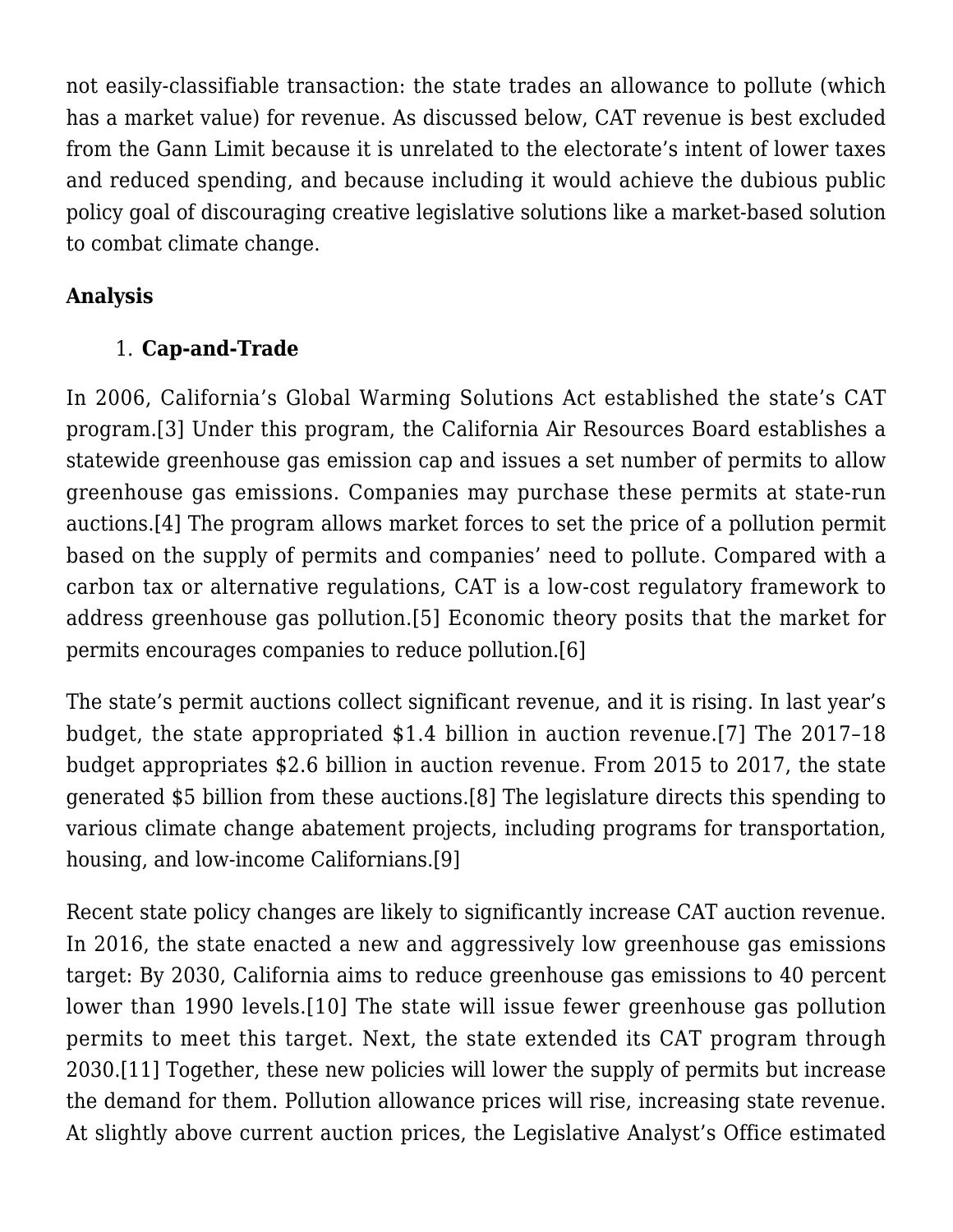<span id="page-2-1"></span><span id="page-2-0"></span>that CAT auction revenue could be between \$2.5 and \$3 billion[.\[12\]](#page-8-4) Permit prices at the state's most recent auction for the last quarter of 2017 reflect this change.[\[13\]](#page-8-5) Prices were the highest in the program's history as companies bought an estimated \$862 million worth of permits.[\[14\]](#page-8-6) With the increasing demand for permits along with their deceasing supply, future auction revenues may be substantially higher. The Legislative Analyst's Office estim,ates that auction revenue by 2030 could range from \$2 billion to \$7 billion.[\[15\]](#page-8-7)

#### <span id="page-2-2"></span>**The Gann Limit**

<span id="page-2-6"></span><span id="page-2-5"></span><span id="page-2-4"></span><span id="page-2-3"></span>The Gann Limit is a multiple-step equation to calculate the maximum amount the state can spend in a given fiscal year. First, the state must determine all proceeds of taxes "levied by or for the state."[\[16\]](#page-8-8) The state's "proceeds of taxes" are broadly defined and include (but are not restricted to) all tax revenues and the proceeds from regulatory licenses, user charges, and user fees.[\[17\]](#page-8-9) The Gann Limit's definition of the "proceeds of taxes" differs from other tax definitions in the California constitution.[\[18\]](#page-8-10) Next, the state determines all budget appropriations from these sources.[\[19\]](#page-8-11) Some spending is exempt, including state subventions to local governments, appropriations for debt service, and appropriations for qualified capital outlay projects (as defined by the legislature).[\[20\]](#page-9-0) Last, appropriations subject to this limit are compared to a baseline spending amount. This baseline amount equals the prior year's spending limit plus adjustments for changes in state personal income and population.[\[21\]](#page-9-1) Breaching the Gann Limit has significant consequences for state spending. If appropriations exceed the baseline in two consecutive years, the state must split the spending above the baseline by providing half to public schools and the other half to taxpayers.[\[22\]](#page-9-2)

<span id="page-2-9"></span><span id="page-2-8"></span><span id="page-2-7"></span>The calculation process looks like this: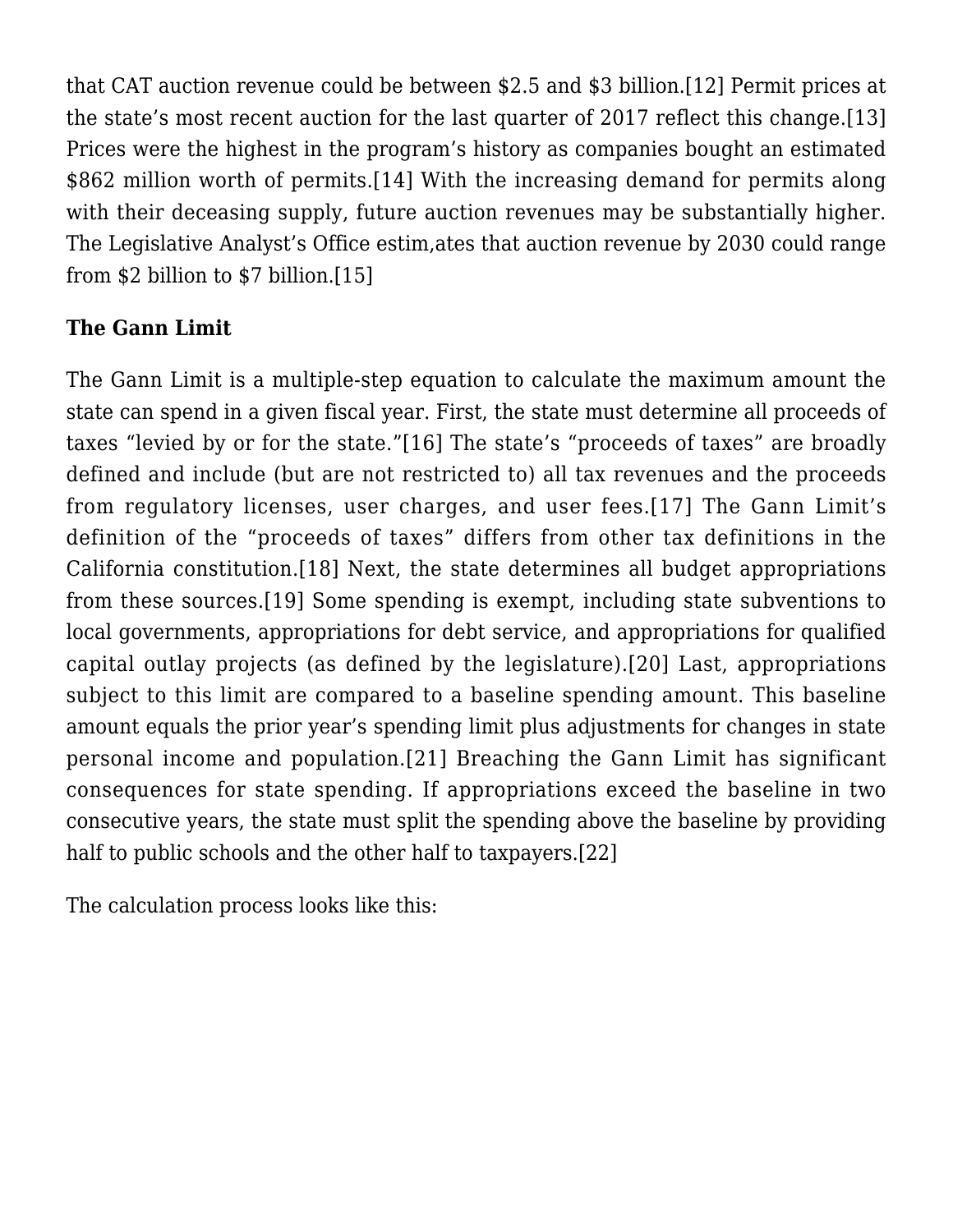

<span id="page-3-3"></span><span id="page-3-2"></span><span id="page-3-1"></span><span id="page-3-0"></span>Since the 1980s, state spending has been far below the Gann Limit.[\[23\]](#page-9-3) This is because later initiatives loosened the limit, and the state diverted spending subject to this limit to local governments by transferring responsibility for certain programs and their funding to them[.\[24\]](#page-9-4) But due to the state's economic expansion, state spending today is approaching the Gann Limit ceiling[.\[25\]](#page-9-5) The 2013–14 budget was \$18 billion under the spending limit.[\[26\]](#page-9-6) In 2017–18, spending is only \$6 billion or so under the limit: the appropriations limit is estimated at \$103.39 billion, while state spending subject to the limit is \$97.3 billion.[\[27\]](#page-9-7) Before the 2017–18 budget was enacted, the governor and the legislature initially clashed over the methodology for calculating the Gann Limit.[\[28\]](#page-9-8) This previews a future when the state gets closer to breaching the limit. The closer the state gets to the limit, the more it matters whether CAP revenue should be counted under the Gann Limit.

<span id="page-3-5"></span><span id="page-3-4"></span>This means the state needs an answer to the question about whether CAT revenue should count under this limit. The state constitution does not provide a clear answer. If this revenue is counted under the Gann Limit, the state would have to reevaluate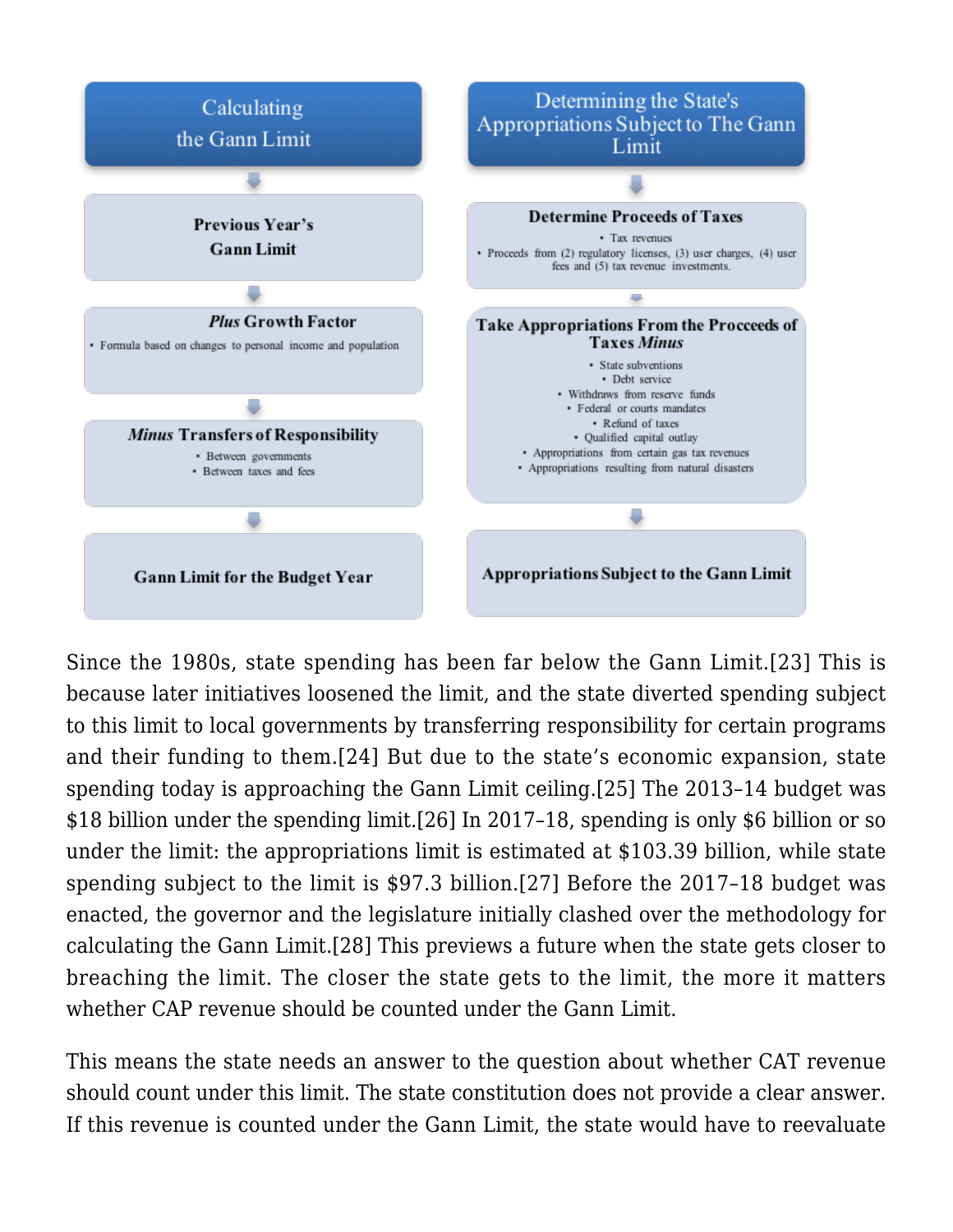the CAT program specifically, and spending generally: either reducing spending over the limit, reallocating it, or disbursing it to schools and taxpayers. This will impair the state's ability to fund climate change abatement policies, and create difficult fiscal policy choices.

# 1. **Cap-And-Trade Auction Proceeds Should Not Be Included Under the Gann Limit**

<span id="page-4-0"></span>Starting with a textual analysis, cap-and-trade auction proceeds do not fairly fit within any of the Gann Limit's categories. Article XIII B describes five revenue categories: (1) tax revenues; (2) proceeds from regulatory licenses; (3) user charges; (4) user fees; and (5) tax revenue investments[.\[29\]](#page-9-9) CAT auction proceeds fall within none of those categories. Instead, auction proceeds stem from a transaction for a valuable commodity that gives businesses the right to pollute. No one could contend that the auction proceeds are income from tax revenue investments, so we need only consider whether the proceeds are revenue from taxes or from user licenses, charges, or fees.

<span id="page-4-3"></span><span id="page-4-2"></span><span id="page-4-1"></span>Auction proceeds are not a tax.[\[30\]](#page-9-10) A tax is a compulsory payment where the payer receives nothing of value.[\[31\]](#page-9-11) CAT program auctions do not fit in this category because the buyer receives something of value in a marketplace exchange[.\[32\]](#page-9-12) Furthermore, purchasing a CAT permit is voluntary, while taxes are compulsory.

<span id="page-4-6"></span><span id="page-4-5"></span><span id="page-4-4"></span>Auction proceeds also cannot be classified under any of the other government proceeds listed in Article XIII B. Auction revenues are not an excessive regulatory license. A regulatory license is a formal approval allowing an entity to conduct a regulated activity[.\[33\]](#page-10-0) Auction proceeds could possibly be categorized as a type of regulatory license: a permit conveying the privilege to pollute greenhouse gas.[\[34\]](#page-10-1) But the Gann Limit only includes "excessive" regulatory licenses.[\[35\]](#page-10-2) The reverse is true for CAT permits: the social cost of carbon is significantly *higher* than the CAT auction price.[\[36\]](#page-10-3) And the auction price fluctuates according to market forces. Thus, it is impossible to determine if the price a company pays for a pollution permit is excessive.

<span id="page-4-8"></span><span id="page-4-7"></span>CAT auction proceeds do not have the characteristics of a user fee or user charge, because these proceeds are a permit to conduct a regulatory activity, rather than a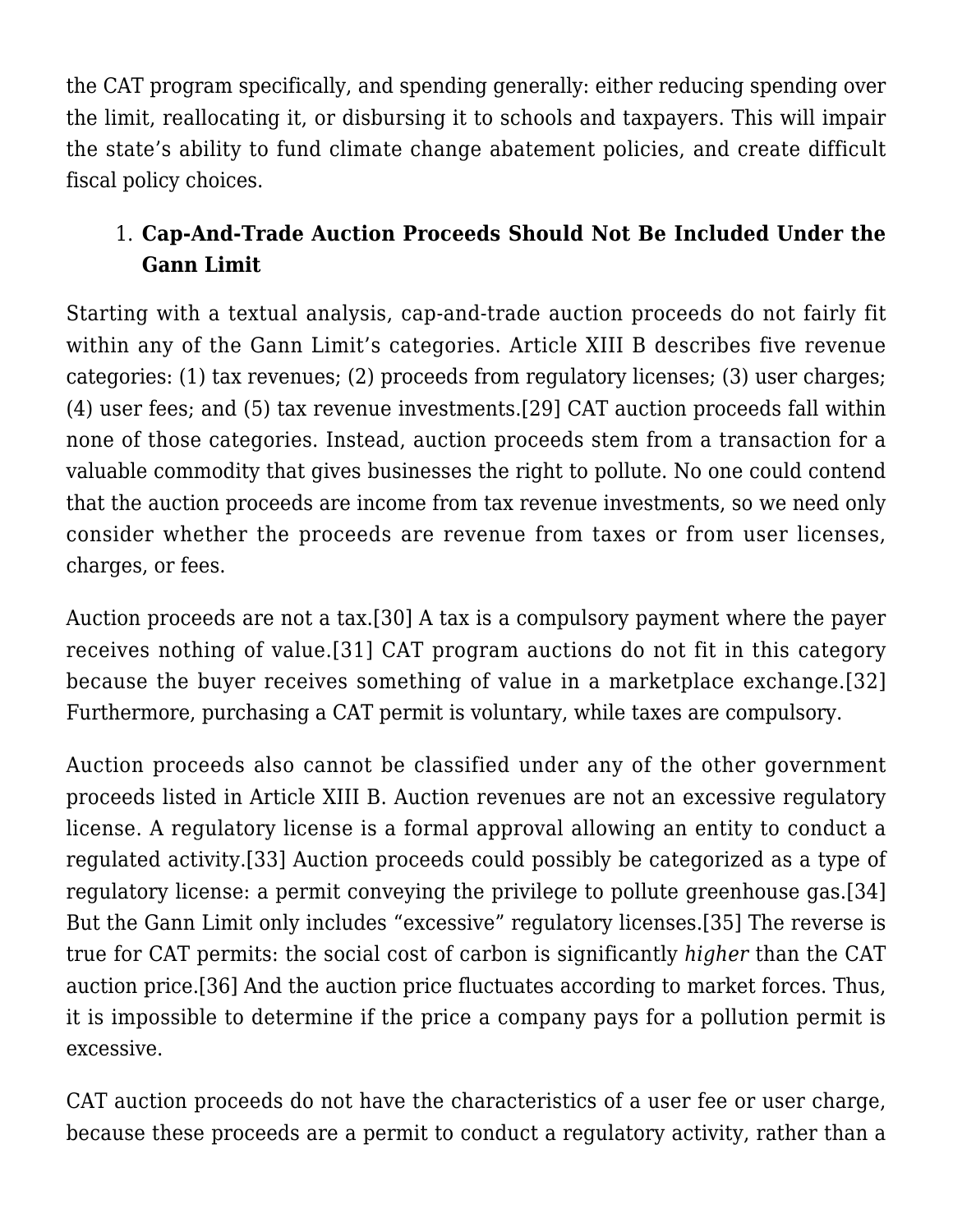<span id="page-5-0"></span>payment to offset the cost of a government service.[\[37\]](#page-10-4) Instead, CAT provides the state with revenue based on the sale of a valuable commodity: a property right to emit greenhouse gas pollution.[\[38\]](#page-10-5) Companies purchase this right voluntarily to mitigate the impact of the purchaser's business operations.

CAT revenue is unlike any revenue source the state has previously collected. Because CAT revenue does not fit within any of Article XIII B's textual categories, the state should not be required to include that revenue when calculating the Gann Limit.

The intent behind the Gann Limit also does not support including CAT revenue. Article XIII B contains an undefined catch-all phrase stating that proceeds subject to the Gann Limit "include, but [are] not . . . restricted" to the listed revenue sources. Even if this catchall makes Article XIII B's text unclear, the electorate could not have intended to include CAT revenue. The primary goal when interpreting an initiative is to effectuate the electorate's intent. A court will look first to the voter's intent as expressed in the ballot pamphlet.[\[39\]](#page-10-6) The ballot arguments here contain nothing to indicate that state auction proceeds are included.

<span id="page-5-3"></span><span id="page-5-2"></span><span id="page-5-1"></span>Cap-and-trade auction proceeds are nowhere mentioned in the ballot pamphlet for Proposition 4; obviously, they had not been invented yet. Cap-and-trade proposals did not exist until a decade after voters approved the Gann Limit[.\[40\]](#page-10-7) Voters cannot anticipate new forms of revenue.[\[41\]](#page-10-8) The 1979 voters aimed their fiscal policymaking power only at limiting the state's taxing and spending. Because the Gann Limit's authors and voters could not have anticipated (either in fact or as a matter of law) CAT program revenue, there is no basis for inferring an intent to include what would have been imaginary money at the time.

<span id="page-5-6"></span><span id="page-5-5"></span><span id="page-5-4"></span>The canons of interpretation support excluding auction revenues from the Gann Limit, because those auction revenues are nowhere in the constitution's text.[\[42\]](#page-10-9) California courts narrowly construe the state constitution's fiscal limits when the proposed limit has no textual support.[\[43\]](#page-11-0) This narrow construction of the constitution's fiscal limitations also applies when these limitations conflict with the legislature's powers[.\[44\]](#page-11-1) Similarly, the Gann Limit restricts spending on enumerated taxes and fees, but not other revenue-raising techniques. Instead, the legislature has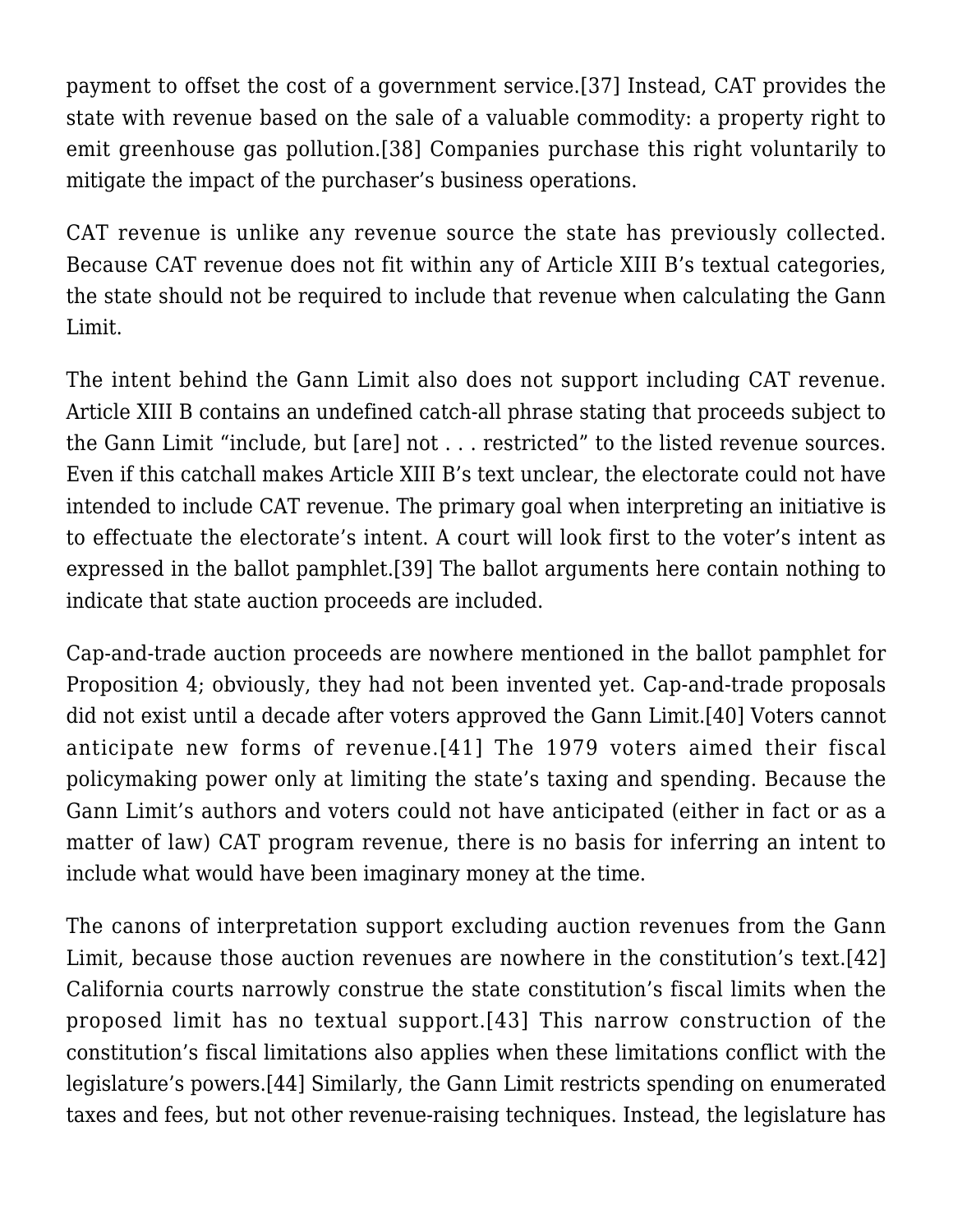the power to design policies outside of the Gann Limit's constraints. The legislature's power is to do anything not prohibited by the state constitution, so here doubts should be resolved in the legislature's favor[.\[45\]](#page-11-2)

<span id="page-6-0"></span>CAT revenue is not included in any of Article XIII B's categories, and cap-and-trade did not yet exist when the Gann Limit was enacted. Thus, voters could not have intended to include CAT auction revenue. Courts narrowly interpret the state's fiscal limitations in the constitution. Accordingly, CAT auction revenue should not be included under the Gann Limit.

<span id="page-6-1"></span>Limited government advocates no doubt will argue that, notwithstanding the problems discussed above, CAT revenue should be included in the Gann Limit because voters enacted Proposition 4 to reduce government spending, and including this revenue in the limit would promote that aim. No one doubts that voters in 1979 enacted the Gann Limit to constrain state spending.[\[46\]](#page-11-3) The Gann Limit's revenue definitions are not exclusive; instead, revenue counted under this limitation includes, but is not restricted to, taxes and fees. While auction proceeds are not a tax or fee, this argument goes, they are at least a government program that raises revenue and increases state spending[.\[47\]](#page-11-4)

<span id="page-6-3"></span><span id="page-6-2"></span>This argument fails for two reasons. Cap-and-trade did not yet exist when the voters enacted Proposition 4. And the CAT program furthers the Gann Limit's limited government purpose. California could have chosen a variety of ways to limit greenhouse gas emissions, like increasing the regulatory, inspection, and compliance burden by creating a bureaucracy to enforce a ban on emissions or a carbon tax.[\[48\]](#page-11-5) Instead, CAT is a market-based, Coasian solution.[\[49\]](#page-11-6) Cap-and-trade limits the total amount of pollution that companies can emit and encourages them to either pollute less or to buy credits to pollute. Including CAT auction revenue in the Gann Limit would distort the voters' intent to limit government spending and misapplying that intent to estop a small-government, pro-market policy to combat climate change[.\[50\]](#page-12-0)

## <span id="page-6-4"></span>**Conclusion**

California's CAT system was not primarily designed to raise revenue; instead, it attempts to lower the state's greenhouse gas emissions. The program's success is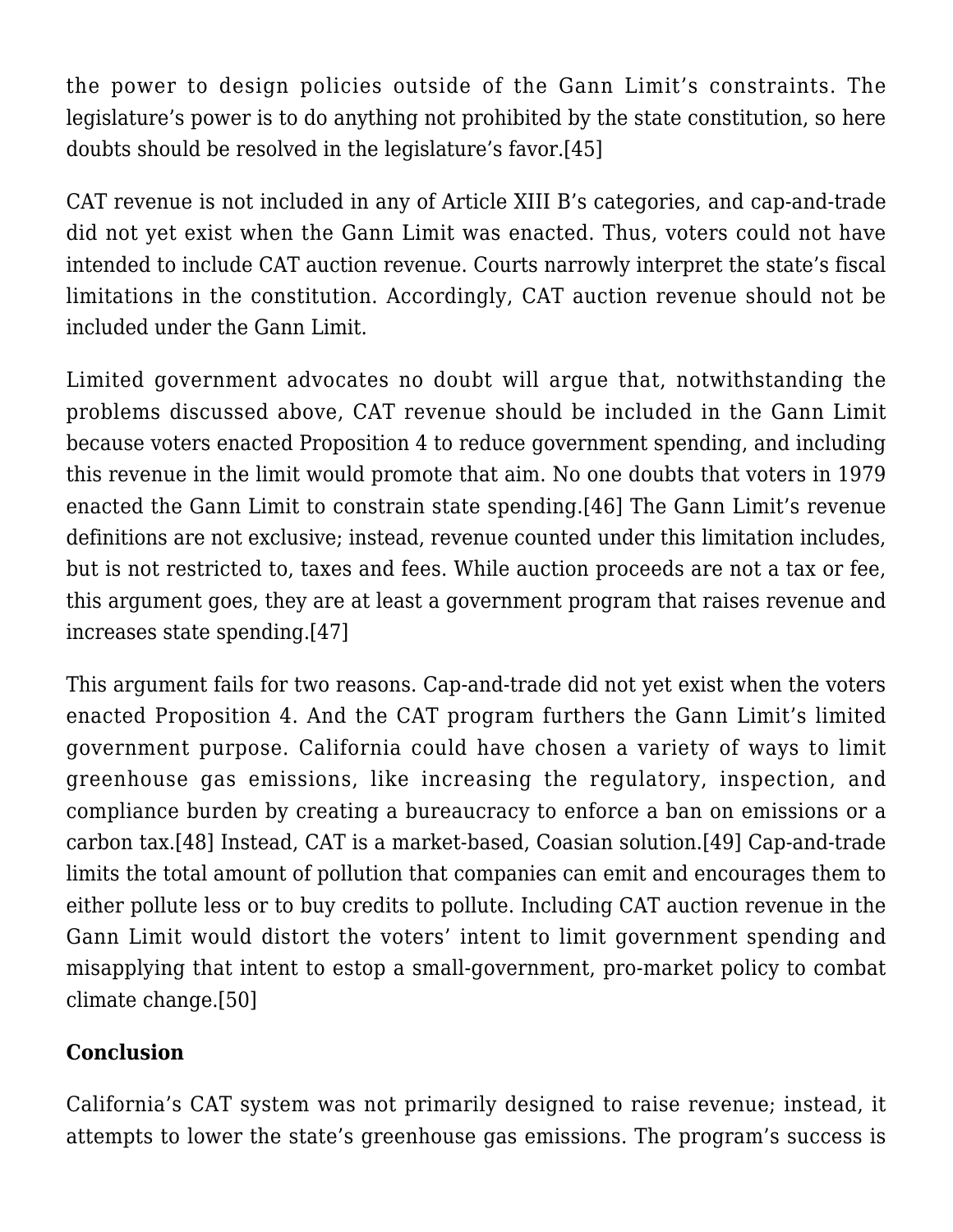not measured by the amount of revenue raised but by the amount of greenhouse gas emissions reduction. Those are not the goals underlying a tax or fee, which have only one purpose: to raise revenue to fund government services. Nevertheless, this system is flush with cash. With CAT's recent reauthorization, the state will likely see a significant increase in CAT auction proceeds and spending on climate abatement programs. This means that a dispute about whether the California constitution's structural impediments on state spending apply to CAT revenue is coming into focus. Voters enacted the Gann Limit to produce smaller government, lower taxes, and less spending. Those voters could not have anticipated including CAT, because CAT did not exist. In any event, this market-based solution fosters those small government goals: instead of forcing companies to cease polluting through regulation or taxation, CAT creates a marketplace to allow companies to purchase the right to pollute.

Accordingly, CAT spending should not be included in the Gann Limit. Doing so would constrain the state's marquee climate program and the spending associated with it. It would also be the death knell of the legislature's power to create novel solutions to complex problems.

*Ben Gevercer is a research fellow with the California Constitution Center and a third-year law student at the UC Davis School of Law.*

<span id="page-7-0"></span>[\[1\]](#page-0-0) California Department of Finance, *[Manual of State Funds](http://www.dof.ca.gov/budget/Manual_State_Funds/find_a_fund/documents/3228.pdf)* (2012).

<span id="page-7-1"></span>[\[2\]](#page-0-1) In a related context, the Court of Appeal held that CAT is not a tax or fee under Proposition 13. *[California Chamber of Commerce v. State Air Resources Board](http://caselaw.findlaw.com/ca-court-of-appeal/1855982.html)* (2017).

<span id="page-7-2"></span>[\[3\]](#page-1-0) [Cal. Health and Safety Code § 38500](http://codes.findlaw.com/ca/health-and-safety-code/hsc-sect-38500.html) et seq.

<span id="page-7-3"></span>[\[4\]](#page-1-1) See [Cal. Code Regs., tit. 17, § 95911,](https://govt.westlaw.com/calregs/Document/IA0B7D3B1841D4DF1A6629C23DABB7B98?viewType=FullText&originationContext=documenttoc&transitionType=DocumentItem&contextData=(sc.Default)) subds. (a), (e).

<span id="page-7-4"></span>[\[5\]](#page-1-2) Jonathan Gruber, *Public Finance and Public Policy* 137–47 (2013).

<span id="page-7-5"></span>[\[6\]](#page-1-3) *Id.*

<span id="page-7-6"></span>[\[7\]](#page-1-4) *[The 2017–18 Budget: California Spending Plan](http://lao.ca.gov/reports/2017/3694/spending-plan-2017.pdf)*, Legislative Analyst's Office 49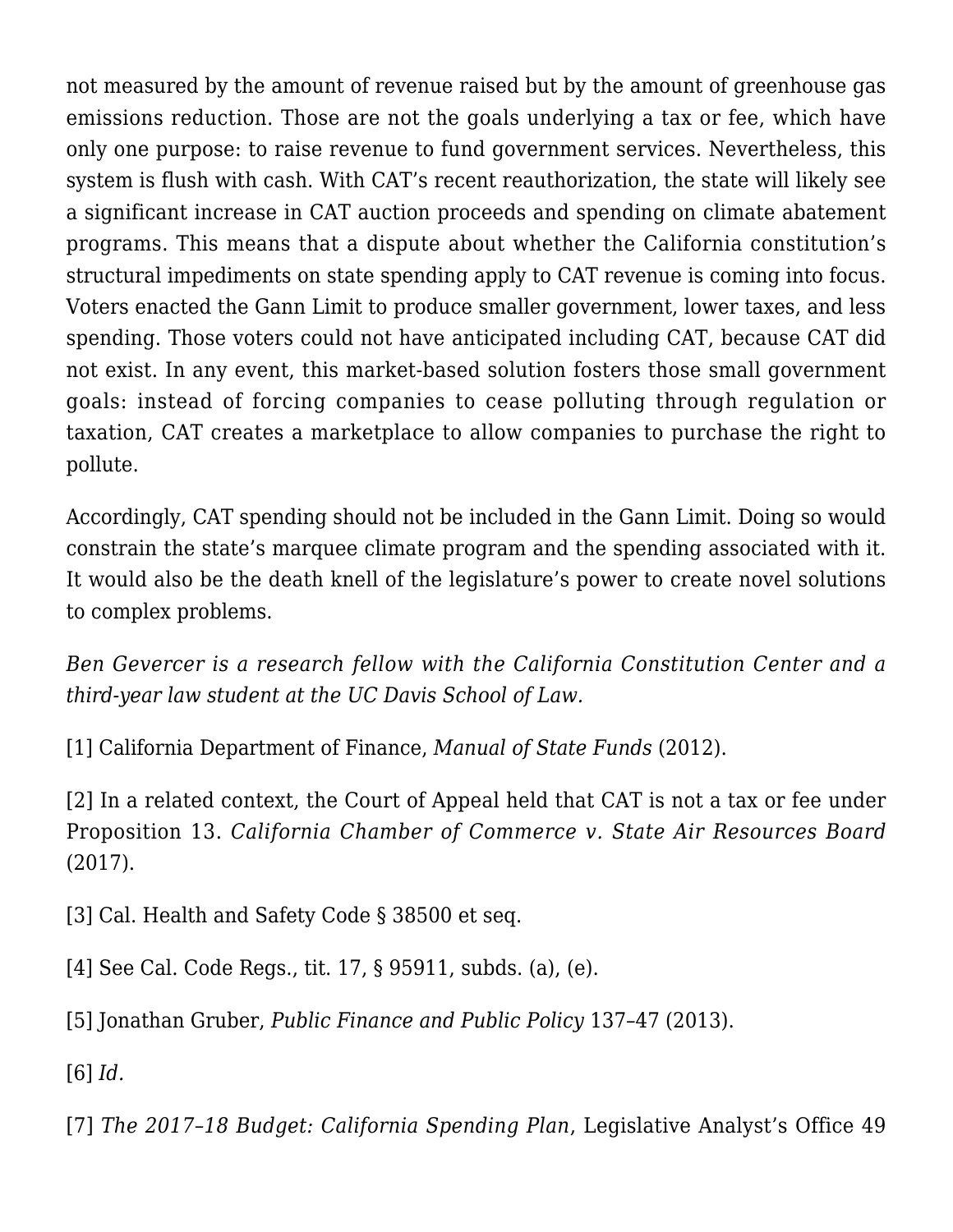(Oct. 18, 2017) (*hereinafter* 2017–18 Cap-and-Trade Spending).

<span id="page-8-0"></span>[\[8\]](#page-1-5) *[2017–18 Cap-and-Trade Expenditure Plan](http://www.lao.ca.gov/handouts/resources/2017/Senate-Cap-and-Trade-Expenditure-Plan-082417.pdf)*, Legislative Analyst's Office (Aug. 24, 2017).

<span id="page-8-1"></span>[\[9\]](#page-1-6) *Id.*; *see also* [Cal. Health and Safety Code §§ 39713](http://codes.findlaw.com/ca/health-and-safety-code/hsc-sect-39713.html), [39716](http://codes.findlaw.com/ca/health-and-safety-code/hsc-sect-39716.html).

<span id="page-8-2"></span>[\[10\]](#page-1-7) [Cal. Health and Safety Code § 38566](http://codes.findlaw.com/ca/health-and-safety-code/hsc-sect-38566.html).

<span id="page-8-3"></span>[\[11\]](#page-1-8) This reauthorization received a two-thirds legislative majority. The California constitution requires the legislature to enact taxes and fees with a two-thirds legislative majority. *See California Chamber of Commerce, supra* note 2. Thus, although courts have not classified CAT revenue as a tax or fee, if that position changes the supermajority approval should insulate the program from challenge. David Gamage & Darien Shanske, *Using Taxes to Improve Cap and Trade, Part II Efficient Pricing,* State Tax Notes, 808–09 (Sept. 5, 2016).

<span id="page-8-4"></span>[\[12\]](#page-1-9) *See 2017–18 Cap-and-Trade Spending, supra*, note 8.

<span id="page-8-5"></span>[\[13\]](#page-2-0) [Liam Dillon,](http://www.latimes.com/politics/essential/la-pol-ca-essential-politics-updates-california-s-most-recent-cap-and-trade-1511297193-htmlstory.html) *[California's Most Recent Cap-And-Trade Permit Auction Raises](http://www.latimes.com/politics/essential/la-pol-ca-essential-politics-updates-california-s-most-recent-cap-and-trade-1511297193-htmlstory.html) [More Than \\$800 Million](http://www.latimes.com/politics/essential/la-pol-ca-essential-politics-updates-california-s-most-recent-cap-and-trade-1511297193-htmlstory.html)*[, L.A. Times \(Nov. 21, 2017, 12:51 PM\).](http://www.latimes.com/politics/essential/la-pol-ca-essential-politics-updates-california-s-most-recent-cap-and-trade-1511297193-htmlstory.html)

<span id="page-8-6"></span>[\[14\]](#page-2-1) *Id.*

<span id="page-8-7"></span>[\[15\]](#page-2-2) [Cap-and-Trade Extension: Issues for Legislative Oversight,](http://www.lao.ca.gov/Publications/Report/3719) Legislative Analyst's Office 16-17 (Dec 12, 2017).

<span id="page-8-8"></span>[\[16\]](#page-2-3) [Cal. Const., art. XIII B](http://www.boe.ca.gov/lawguides/property/current/ptlg/ccp/art-XIII-B-all.html), § 8.

<span id="page-8-9"></span>[\[17\]](#page-2-4) *Id.* at § 8(c).

<span id="page-8-11"></span><span id="page-8-10"></span>[\[18\]](#page-2-5) *Compare* [Cal. Const., art. XIII B](http://www.boe.ca.gov/lawguides/property/current/ptlg/ccp/art-XIII-B-all.html) § 8(c) ("Proceeds of taxes" shall include, but not be restricted to, all tax revenues and the proceeds to an entity of government, from (1) regulatory licenses, user charges, and user fees to the extent that those proceeds exceed the costs reasonably borne by that entity in providing the regulation, product, or service, and (2) the investment of tax revenues."), *with* [Cal Const., art.](http://www.boe.ca.gov/lawguides/property/current/ptlg/ccp/art-XIII-all.html) [XIII A](http://www.boe.ca.gov/lawguides/property/current/ptlg/ccp/art-XIII-all.html), § 3 ("'Tax' means any levy, charge, or exaction of any kind imposed by the State).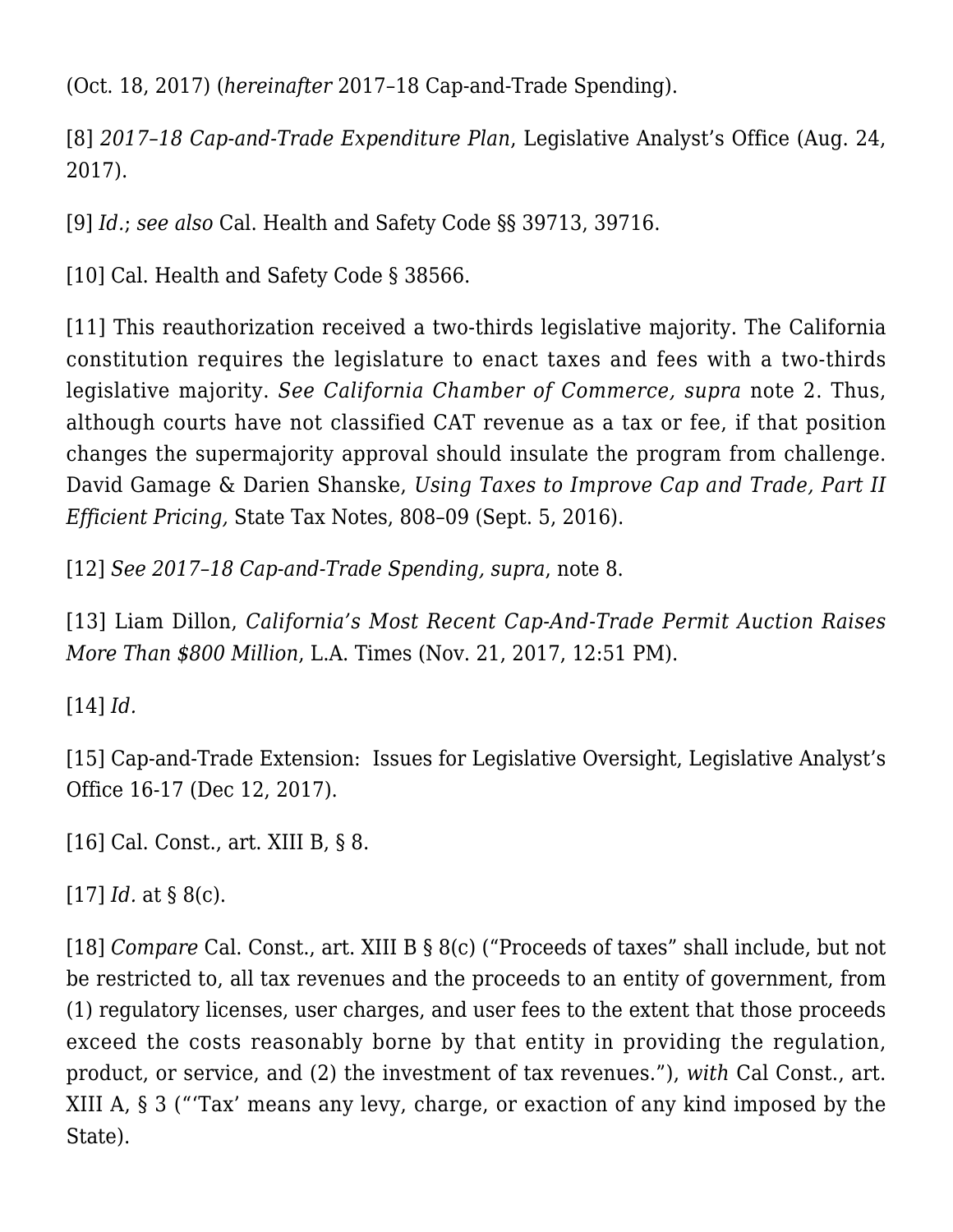[\[19\]](#page-2-6) *Id.* at § 8(b).

<span id="page-9-0"></span>[\[20\]](#page-2-7) *Id.* State subventions are "money received by a local agency from the state, the use of which is unrestricted by the statute providing the subvention." [Cal. Gov. Code](http://codes.findlaw.com/ca/government-code/gov-sect-7903.html) [§ 7903.](http://codes.findlaw.com/ca/government-code/gov-sect-7903.html) In 1988, Proposition 98 amended the return of revenue provision to also return excess revenues to schools. In 1990, Proposition 111 changes certain factors to calculating the limit and making the trigger a 2-year period and the methods of revenue distribution. Additionally, a qualified capital outlay project is "a fixed asset (including land and construction) with a useful life of 10 or more years and a value which equals or exceeds one hundred thousand dollars." [Gov. Code § 7914.](http://codes.findlaw.com/ca/government-code/gov-sect-7914.html)

<span id="page-9-1"></span>[\[21\]](#page-2-8) [Cal. Const., art. XIII B](http://www.boe.ca.gov/lawguides/property/current/ptlg/ccp/art-XIII-B-all.html), § 8(h).

<span id="page-9-2"></span>[\[22\]](#page-2-9) *Id.* at § 2.

<span id="page-9-3"></span>[\[23\]](#page-3-0) *[The 2017–18 Budget: Governor's Gann Limit Proposal](http://www.lao.ca.gov/reports/2017/3596/gann-limit-030217.pdf),* Legislative Analyst's Office 5 (2017) (*Hereinafter* 2017–18 Gann Limit).

<span id="page-9-4"></span>[\[24\]](#page-3-1) Two examples of the state reallocating spending to not count under the Gann Limit are 1991 and 2011 Realignment. *See e.g.*, *[The 2013–14 Budget: Examining the](http://www.lao.ca.gov/analysis/2013/health/ACA/medi-cal-expansion-021913.pdf) [State and County Roles in the Medi-Cal Expansion](http://www.lao.ca.gov/analysis/2013/health/ACA/medi-cal-expansion-021913.pdf),* Legislative Analyst's Office (2013) 7. However, local governments are also subject to their own Gann Limits. *See* [Cal. Const., art. XIII B](http://www.boe.ca.gov/lawguides/property/current/ptlg/ccp/art-XIII-B-all.html).

<span id="page-9-5"></span>[\[25\]](#page-3-2) 2017–18 Gann Limit, *supra 22*, at 18.

<span id="page-9-6"></span>[\[26\]](#page-3-3) State Public Works Board of California, *Preliminary Official Statement Dated October 17, 2017*, A-59 (Oct. 17, 2017).

<span id="page-9-7"></span>[\[27\]](#page-3-4) *Id.*; Ch. 14, § 12.

<span id="page-9-8"></span>[\[28\]](#page-3-5) 2017–18 Gann Limit, *supra*, note 22.

<span id="page-9-9"></span>[\[29\]](#page-4-0) [Cal. Const., art. XIII B](http://www.boe.ca.gov/lawguides/property/current/ptlg/ccp/art-XIII-B-all.html), § 8(c).

<span id="page-9-10"></span>[\[30\]](#page-4-1) *[California Chamber of Commerce v. State Air Resources Board](http://caselaw.findlaw.com/ca-court-of-appeal/1855982.html)* at 614 (2017).

<span id="page-9-12"></span><span id="page-9-11"></span>[\[31\]](#page-4-2) *Id.* at 614.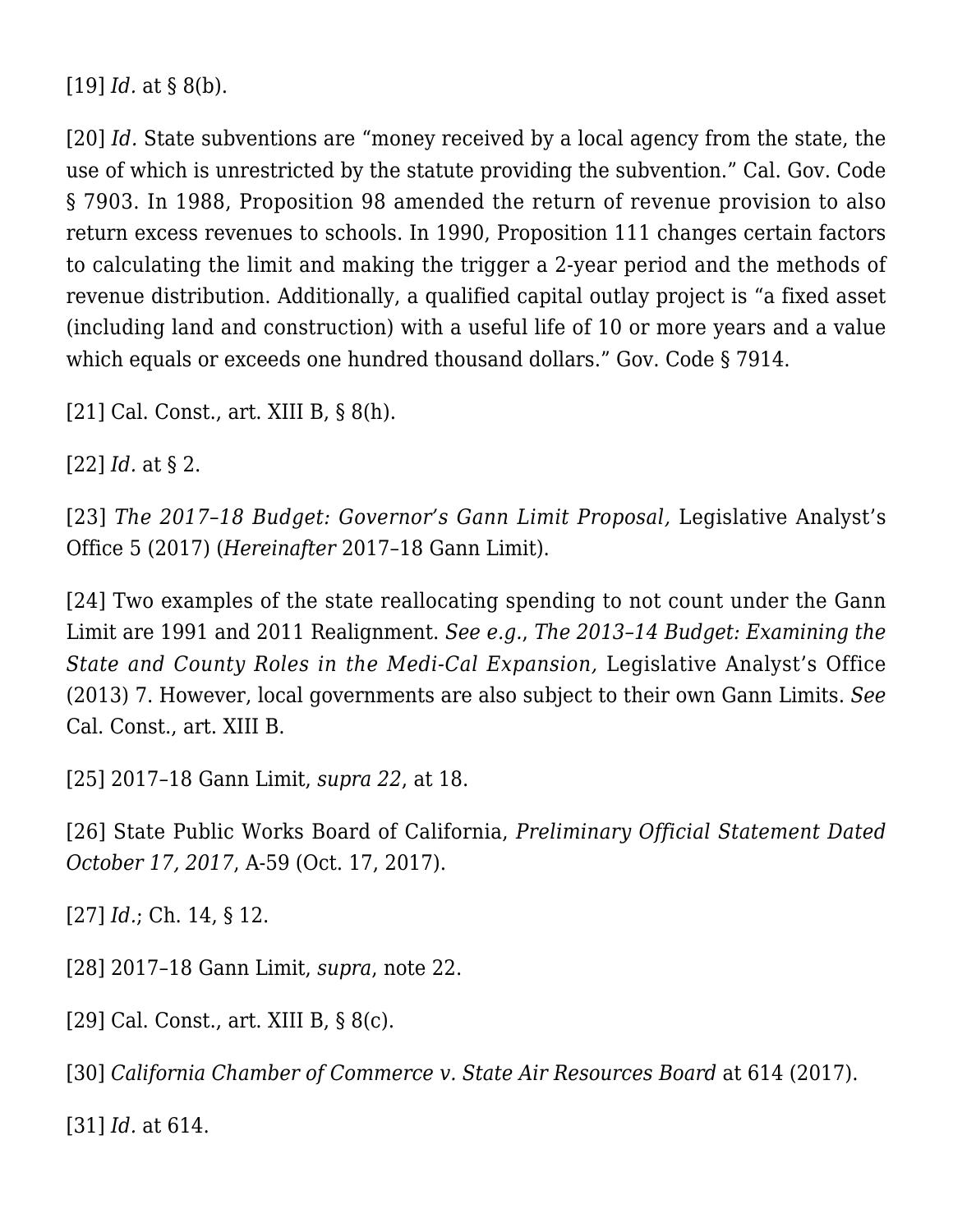[\[32\]](#page-4-3) While *Chamber of Commerce* did not involve the Gann Limit's definition of tax revenue, courts treat claims under this limit in a similar manner as Article XIII A claims. *See [Trend Homes, Inc. v. Central Unified School Dist.](https://law.justia.com/cases/california/court-of-appeal/3d/220/102.html)* at 115 (1990) ("If a fee is not a special tax within the meaning of article XIII A, it is not the type of revenue intended to be controlled by article XIII B."); *see also [Russ Bldg. Partnership v. City](https://law.justia.com/cases/california/court-of-appeal/3d/199/1496.html) [and County of San Francisco](https://law.justia.com/cases/california/court-of-appeal/3d/199/1496.html)* at 1507 (1987).

<span id="page-10-0"></span>[\[33\]](#page-4-4) *[U.S. v. Mittelstaedt](http://theamazonpost.com/post-trial-brief-pdfs/brief/53zUnitedStatesvMittelstaedt.pdf)* at 1220 (1994).

<span id="page-10-1"></span>[\[34\]](#page-4-5) *[California Chamber of Commerce v. State Air Resources Board](http://caselaw.findlaw.com/ca-court-of-appeal/1855982.html)* at 646 (2017).

<span id="page-10-2"></span>[\[35\]](#page-4-6) *[Oildale Mut. Water Co. v. N. of the River Mun. Water Dist.](https://law.justia.com/cases/california/court-of-appeal/3d/215/1628.html)* at 1633 (1989).

<span id="page-10-3"></span>[\[36\]](#page-4-7) *See [Supplemental Letter Brief v. California Air Resources Bd.](https://www.edf.org/sites/default/files/content/arbsuppbrief.pdf)*, 2016 CA App. Ct. Briefs LEXIS 1406 at p. 5–6.

<span id="page-10-4"></span>[\[37\]](#page-4-8) *[California Chamber of Commerce v. State Air Resources Board](http://caselaw.findlaw.com/ca-court-of-appeal/1855982.html)* at 637 (2017).

<span id="page-10-5"></span>[\[38\]](#page-5-0) The state auctions off other real and personal property, and some of the revenue is deposited in the state's General Fund. *See e.g.*, [Rev. and Tax Code §](http://codes.findlaw.com/ca/revenue-and-taxation-code/rtc-sect-7931.html) [7931;](http://codes.findlaw.com/ca/revenue-and-taxation-code/rtc-sect-7931.html) [Gov't Code § 11011.21](http://codes.findlaw.com/ca/government-code/gov-sect-11011-21.html). The state doesn't disclose whether these auction revenues are calculated as part of the limit, though this amount likely are too small to make a difference in breaching the limit.

<span id="page-10-6"></span>[\[39\]](#page-5-1) *[Robert L. v. Superior Court](https://casetext.com/case/robert-l-v-superior-court-of-orange-county)* at 905 (2003).

<span id="page-10-7"></span>[\[40\]](#page-5-2) *See* Richard Conniff, *[The Political History of Cap and Trade](https://www.smithsonianmag.com/science-nature/the-political-history-of-cap-and-trade-34711212/)*, Smithsonian Magazine

(2009).

<span id="page-10-8"></span>[\[41\]](#page-5-3) Courts do not presume that voters intend an initiative to "effect a change in law that was not expressed or strongly implied in either the initiative's text or the analyses and arguments in the official ballot pamphlet." *[People v. Valencia](https://www.leagle.com/decision/incaco20170703019)* at 364–68 (2017).

<span id="page-10-9"></span>[\[42\]](#page-5-4) *See [Wildlife Alive v. Chickering](http://resources.ca.gov/ceqa/cases/1976/wildlife_082476.html)* at 195 (1976) (*expressio unius est exclusio alterius*: when exceptions to a general rule are specified, other exceptions are not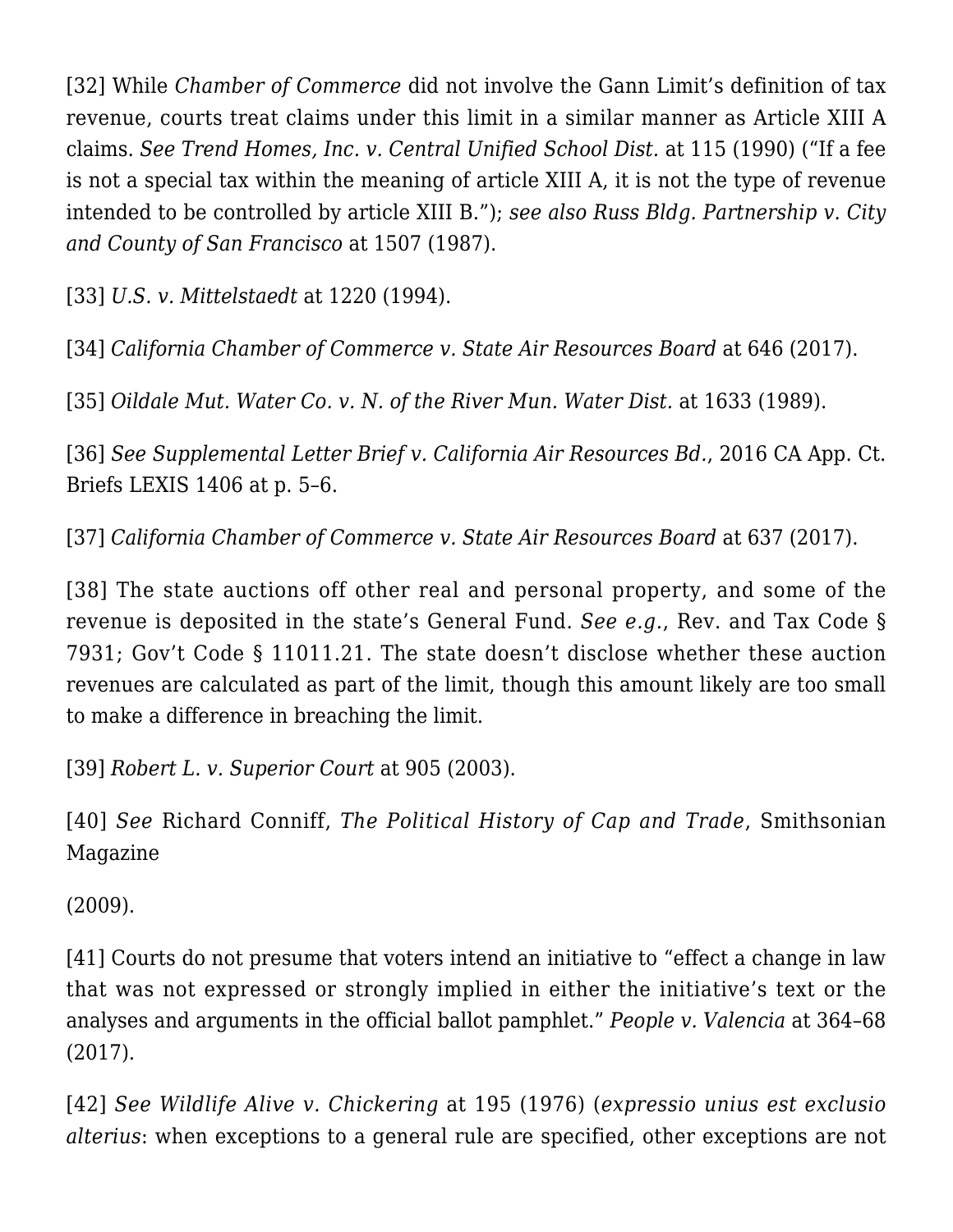implied or presumed).

<span id="page-11-0"></span>[\[43\]](#page-5-5) *[Rider v. City of San Diego](https://law.justia.com/cases/california/supreme-court/4th/18/1035.html)* at 1042–43 (1998) (narrowly reading the constitutional two-thirds vote requirement and holding it did not Joint Power Authorities because they were not expressly mentioned in the constitution).

<span id="page-11-1"></span>[\[44\]](#page-5-6) *[Amador Valley Joint Union High School District v. State Board of Equalization](https://law.justia.com/cases/california/supreme-court/3d/22/208.html)* at 1300 (1978) (deferring to the legislature interpretations of Proposition 13's to implement the initiative); *[California Redevelopment Assn. v. Matosantos](https://scocal.stanford.edu/opinion/cal-redevelopment-assoc-v-matosantos-34044)* at 262–63 (2012) (holding that the constitutional limitation on the state's ability to require payments from redevelopment agencies for the state's benefit did not impede on the legislature's power to eliminate local redevelopment agencies).

<span id="page-11-2"></span>[\[45\]](#page-6-0) *[Howard Jarvis Taxpayers Assn. v. Padilla](https://www.leagle.com/decision/incaco20160104029)* at 498 (2016) ("it is well established that the California Legislature possesses plenary legislative authority except as specifically limited by the California Constitution.")

<span id="page-11-3"></span>[\[46\]](#page-6-1) Voter Information Guide, Special Statewide Elec. analysis of Prop. 4 by Legis. Analyst 16 (Nov. 6, 1979). The ballot argument in favor of the Gann Limit stated that it would "limit state and local government spending." Arguments in Favor of Proposition 4 [argument signed by Paul Gann, a chief proponent of Propositions 13 and 4, and Assemblywoman and Assembly Minority Leader Carol Hallett], Ballot Pamp., Proposed Amend. to Cal. Const. with arguments to voters, Special Statewide Elec. 18 (Nov. 6, 1979). *[Barratt American Inc. v. City of Rancho Cucamonga](https://casetext.com/case/barratt-american-inc-v-city-of-rancho-cucamonga)* at 701 (2005) ("[A]rticle XIII B is directed at controlling government spending").

<span id="page-11-4"></span>[\[47\]](#page-6-2) *[California Chamber of Commerce v. State Air Resources Board](http://caselaw.findlaw.com/ca-court-of-appeal/1855982.html)* at 639 (2017).

<span id="page-11-5"></span>[\[48\]](#page-6-3) *See* Michael Wara, *California's Energy And Climate Policy: A Full Plate, But Perhaps Not A Model Policy,* Bulletin of the Atomic Scientists 32 (2014) (estimating the costs of per ton of carbon under California's cap and trade program is \$11 to \$12 per ton, while the cost modeled in other regulatory programs is \$30 to \$50 per ton for the Low Carbon Fuel Standard and \$133 per ton for the Renewable Portfolio Standard regulations).

<span id="page-11-6"></span>[\[49\]](#page-6-3) *See* Gruber, *supra* note 5. Previously, federal cap-and-trade regulations of the